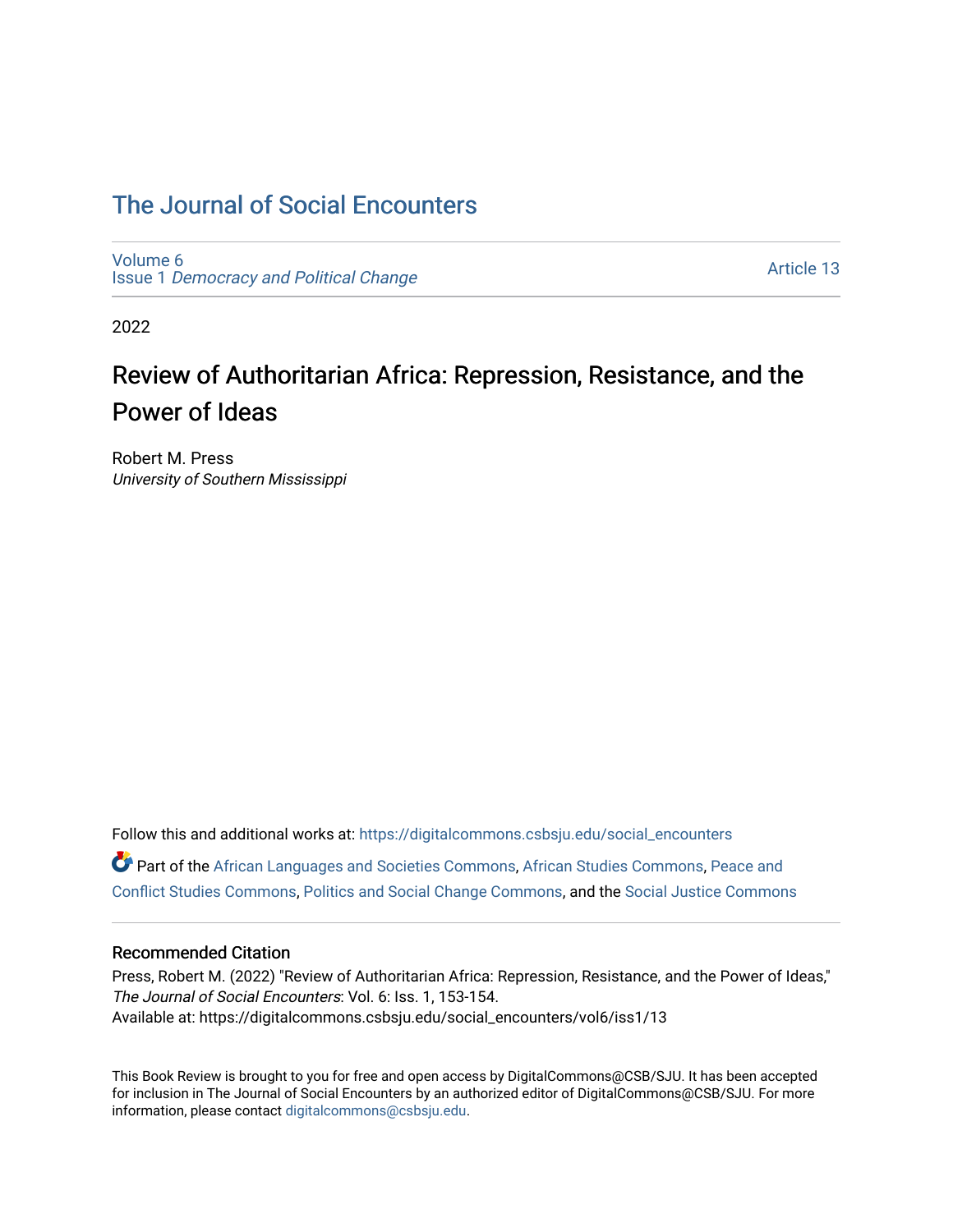### *The Journal of Social Encounters*

# *Authoritarian Africa: Repression, Resistance, and the Power of Ideas***. Nic Cheeseman and Jonathan Fisher. Oxford: Oxford University Press. Paper, 144 pp. ISBN 9780190279653.**

# Robert M. Press University of Southern Mississippi

In the early 1990s, one of the international journalists working out of Chester House in Nairobi, Kenya, had a large poster showing the heads of state of each African country. Each time an authoritarian leader was forced out of office by one means or another, he drew a big X over their photo. The Xs became more and more numerous.

Today, some three decades later, on the annual maps of Africa by Freedom House, only a handful of countries are listed as 'free.' In their excellent book, *Authoritarian Africa: Repression, Resistance, and the Power of Ideas*), Nic Cheeseman and Jonathan Fisher write (p. 120), "there is nothing inevitable about the rise of democracy." They add an even more pessimistic note (p. 109): "the continent's future is likely to see a continuation of the struggles of the past thirty years.

The struggles today, as they have always been, are not only about the type of regime. They are about having enough food to feed a family, clean drinking water, education for children, and safety. For millions of Africans, life has improved over the past several decades. Yet high levels of unemployment and poverty, continue, the authors note. Support for democracy remains overwhelming, with an eye to a better life, they point out, citing surveys by Afrobarometer.

So why have civilians generally shown popular support for the military in three coups in the past two years in West Africa: Mali, Burkina Faso, and Guinea? In all three countries, military interventions came not as a surprise but on the back of long-ignored systemic failures and growing societal discontent. And it could signal a trend. "Citizens in Mali, Burkina Faso and Guinea are punishing corrupt political elites who have long ruled their countries by ascribing legitimacy to military juntas" (Aina & Al-bakri Nyei, 2022).

The greater part of Cheeseman and Fisher' book is focused on the history of authoritarianism in sub-Saharan Africa, starting with the colonial legacy and the suppression of democracy in the early years of independence. They highlight such repression by authoritarian leaders including in Kenya, where pro-democracy advocates were sometimes met with imprisonment and torture. They examine the role of natural resources wealth and how such wealth worked to strengthen authoritarian rule where it raised standards of living and tended to fail where it did not.

In one chapter, the authors focus on the role of international aid. Though China is mentioned, its role is not developed in detail, despite China's major investment in many African countries, surpassing that of the West (p. 127) and China's lack of concern about human rights in client nations. (Other authors have raised concerns that China's growing influence, not only in Africa but other regions, can lead to undue political influence on the recipient nations.) Cheeseman and Fisher note that the relationship of African authoritarian leaders with foreign donors has been a "double-edged sword" (p. 79). It has helped prop up some authoritarian regimes; but it has proved to be inconsistent and undermines them when it ends. Meanwhile western donors such as the US have "lost the urge to advocate for democracy in Africa" (p. 127).